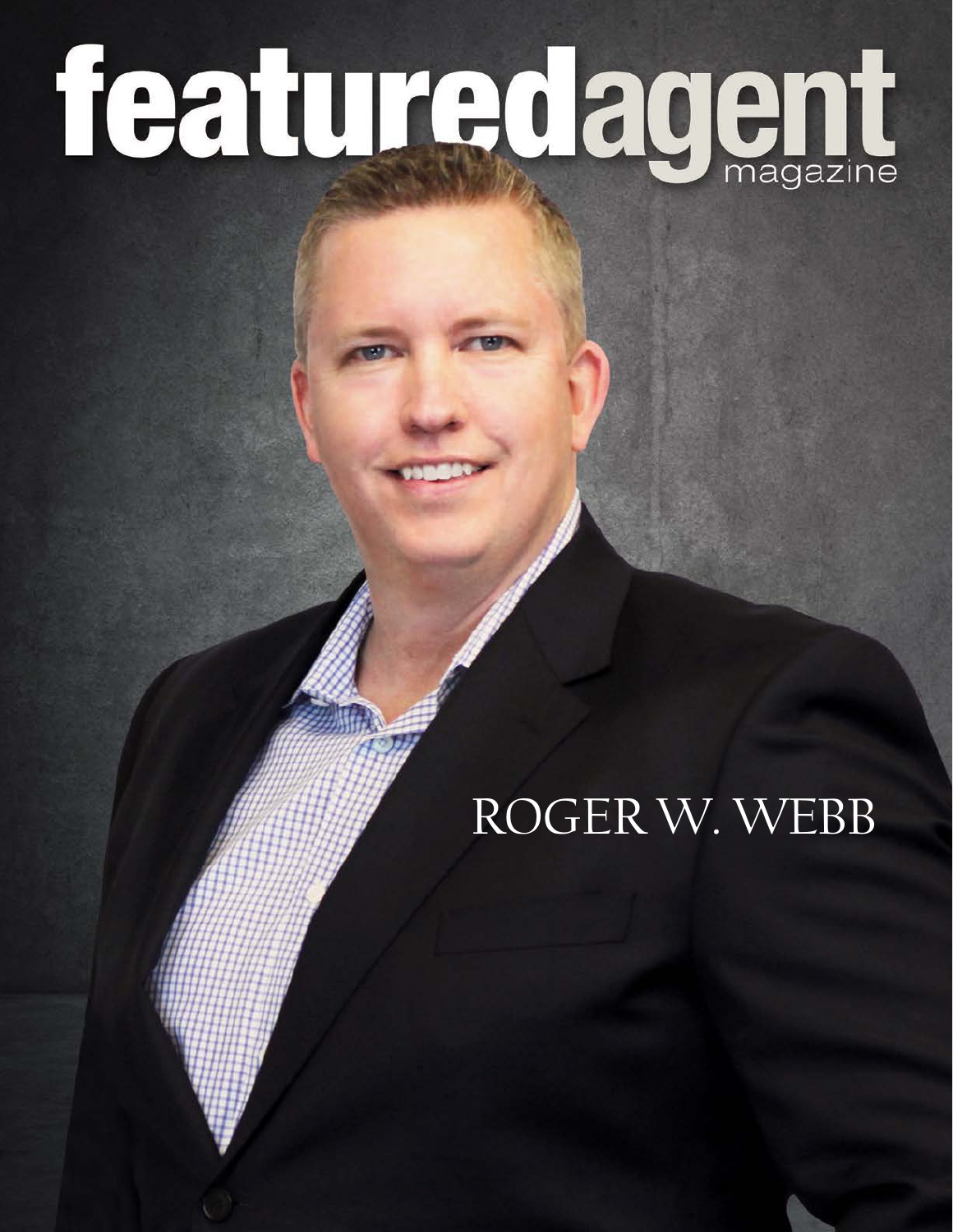

Along with outstanding communication, the team is committed to conducting themselves with honesty, integrity and professionalism when dealing with clients and other real estate professionals. "There

are so many agents and we want to make sure we're known for doing everything on the up and up," Roger says. "Because we do business with a lot of different agents multiple times, we always want to create and maintain positive relationships."

Roger also focuses on building strong relationships with clients, which do not end when a transaction is complete. The team makes it a point to keep in touch and offer assistance whenever possible. "If someone is moving out of state, we'll try to match



## ROGER W. WEBB

These days it's hard to find people who can claim the title ofAtlanta native, but real estate agent Roger Webb is one of the few who owns that distinction. Born and raised in the Atlanta area, he attended Georgia State University and stayed in the area following graduation, eventually owning a number of successful Smoothie King franchises. After running those businesses for a decade, he decided it was time to try something new and gravitated toward real estate. It didn't take long for Roger to realize he had made the right choice. "I definitely found my calling," he says.

Now 10 years into a successful real estate career, he looks back on those first few years and realizes it could have turned out differently. "I started in 2006, when everything was going well, but then 2007 is when the market turned in this area," Roger explains. "It was tough but I was persistent and was even able to put a team together during that time." Now that market conditions are favorable again, he urges anyone who has an interest in real estate to

take the leap and get started. "This is a great time to jump in," he says. "I think the best thing for new agents to do is find an established team to join and

take advantage of their training. We are happy to take on new agents and because of our education, they do very well." Clients who work with Roger or any member of his

team can count on receiving timely, consistent communication. "We pride ourselves on that," he says. "We're available practically 24/7, and that's very important. When I first started, another agent told me, 'real estate never sleeps' and I've never forgotten that. Clients appreciate how responsive we are." Of course, clients also receive the benefit of Roger's deep knowledge of the areas histeam serves, which include the Atlanta metro area and northern suburbs such as Marietta and Canton. "I have a team of six, and they spread out to work different counties including Cobb, Cherokee, Fulton, Forsyth and Paulding," Roger explains. "That way we're able to cover just about everywhere."

### "WE'RE AVAILABLE PRACTICALLY 24/7, AND THAT'S VERY IMPORTANT… CLIENTS APPRECIATE HOW RESPONSIVE WE ARE."